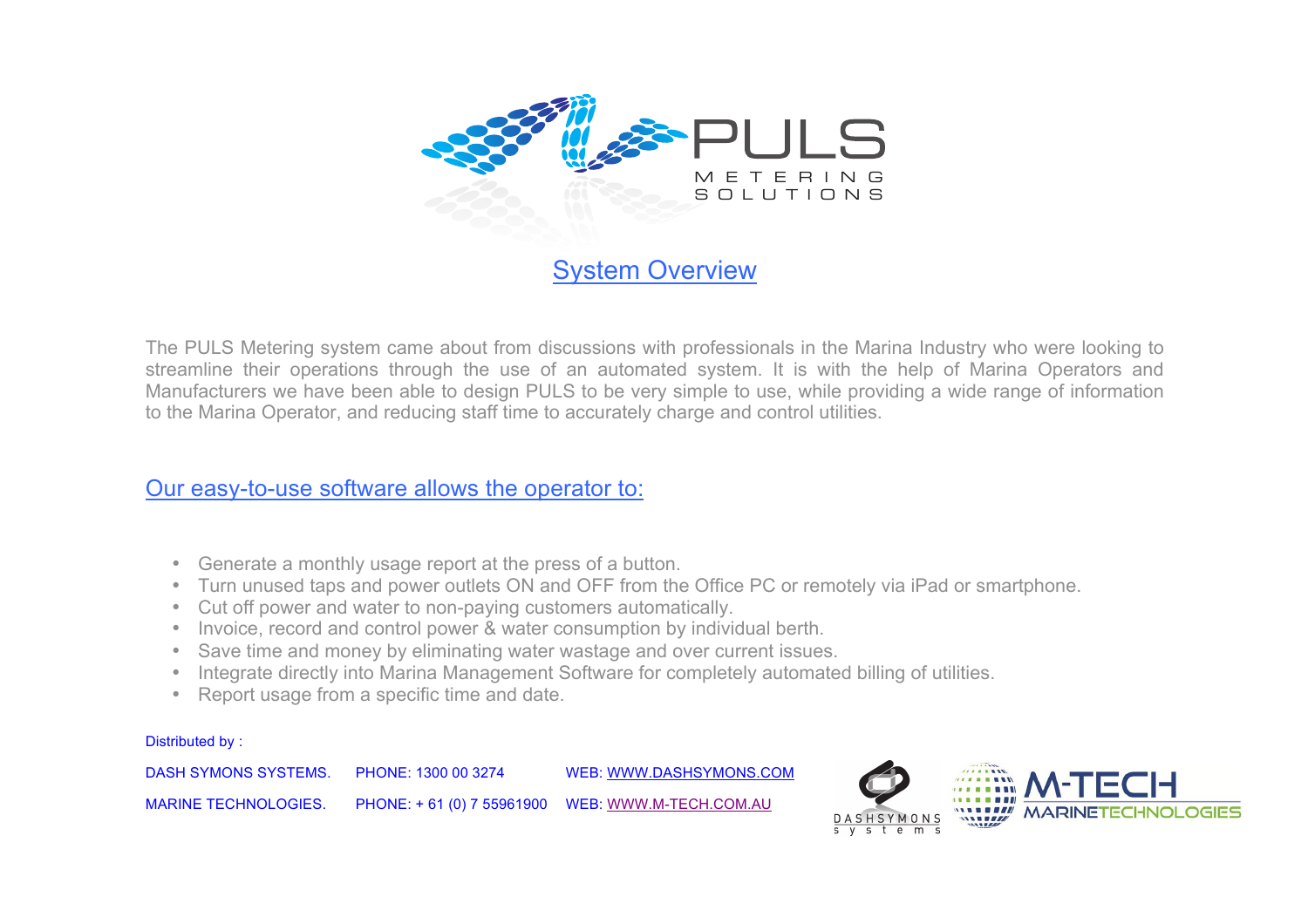| PULS Meter Manager |  |  |  |
|--------------------|--|--|--|
|                    |  |  |  |

File Meters Berths Configure Events Reports Tools Help



Events Meters Berths Configure







**Report Generator.** Create specific reports eg. one berth only, report for a 1 week casual berth, etc...

rt - set is button the period.

Message Server started

| <b>Event Time</b>     | Alarm No Event Text                            |                               |
|-----------------------|------------------------------------------------|-------------------------------|
| 12/11/2012 4:54:13 PM | Berth 105 : Reading 0 (0.06) kWh               |                               |
| 12/11/2012 4:54:13 PM | Pier 1 : Disconnected                          |                               |
| 12/11/2012 4:58:14 PM | Pier 1 : Connected                             |                               |
| 12/11/2012 4:58:15 PM | Berth 102 - Power: Reading 0.005 (9.9980) kWh  |                               |
| 12/11/2012 4:58:15 PM | Berth 103 : Reading 0 (0.031) kWh              | Programmable billing repor    |
| 12/11/2012 4:58:16 PM | Berth 102 - Water : Reading 0 (0.09) kWh       |                               |
| 12/11/2012 4:58:16 PM | Berth 105 : Reading 0 (0.06) kWh               | default billing period and th |
| 12/11/2012 4:58:16 PM | Pier 1 : Disconnected                          |                               |
| 12/11/2012 5:02:17 PM | Pier 1: Connected                              | will email you the totals for |
| 12/11/2012 5:02:18 PM | Berth 102 - Power: Reading 0.005 (10.0030) kWh |                               |
| 12/11/2012 5:02:19 PM | Berth 103 : Reading 0 (0.031) kWh              |                               |
| 12/11/2012 5:02:19 PM | Berth 102 - Water : Reading 0 (0.09) kWh       |                               |
| 12/11/2012 5:02:20 PM | Berth 105 : Reading 0 (0.06) kWh               |                               |
| 12/11/2012 5:02:20 PM | Pier 1 : Disconnected                          |                               |
| 12/11/2012 5:06:21 PM | Pier 1 : Connected                             |                               |
| 12/11/2012 5:06:22 PM | Berth 102 - Power: Reading 0.006 (10.0090) kWh |                               |
| 12/11/2012 5:06:23 PM | Berth 103 : Reading 0 (0.031) kWh              |                               |
| 12/11/2012 5:06:23 PM | Berth 102 - Water : Reading 0 (0.09) kWh       |                               |
| 12/11/2012 5:06:24 PM | Berth 105 : Reading 0 (0.06) kWh               |                               |
| 12/11/2012 5:06:24 PM | Pier 1 : Disconnected                          |                               |
| 12/11/2012 5:10:25 PM | Pier 1: Connected                              | <b>Activity Log</b>           |
| 12/11/2012 5:10:26 PM | Berth 102 - Power: Reading 0.005 (10.0140) kWh |                               |
| 12/11/2012 5:10:26 PM | Berth 103 : Reading 0 (0.031) kWh              |                               |
| 12/11/2012 5:10:27 PM | Berth 102 - Water : Reading 0 (0.09) kWh       |                               |
| 12/11/2012 5:10:27 PM | Berth 105 : Reading 0 (0.06) kWh               |                               |
| 12/11/2012 5:10:27 PM | Pier 1 : Disconnected                          |                               |
| 12/11/2012 5:14:28 PM | Pier 1 : Connected                             |                               |
| 12/11/2012 5:14:29 PM | Berth 102 - Power: Reading 0.006 (10.0200) kWh |                               |
| 12/11/2012 5:14:30 PM | Berth 103 : Reading 0 (0.031) kWh              |                               |
| 12/11/2012 5:14:30 PM | Berth 102 - Water : Reading 0 (0.09) kWh       |                               |
| 12/11/2012 5:14:31 PM | Berth 105 : Reading 0 (0.06) kWh               |                               |
| 12/11/2012 5:14:31 PM | Pier 1 : Disconnected                          |                               |
| 12/11/2012 5:20:21 PM | Scrolling On                                   |                               |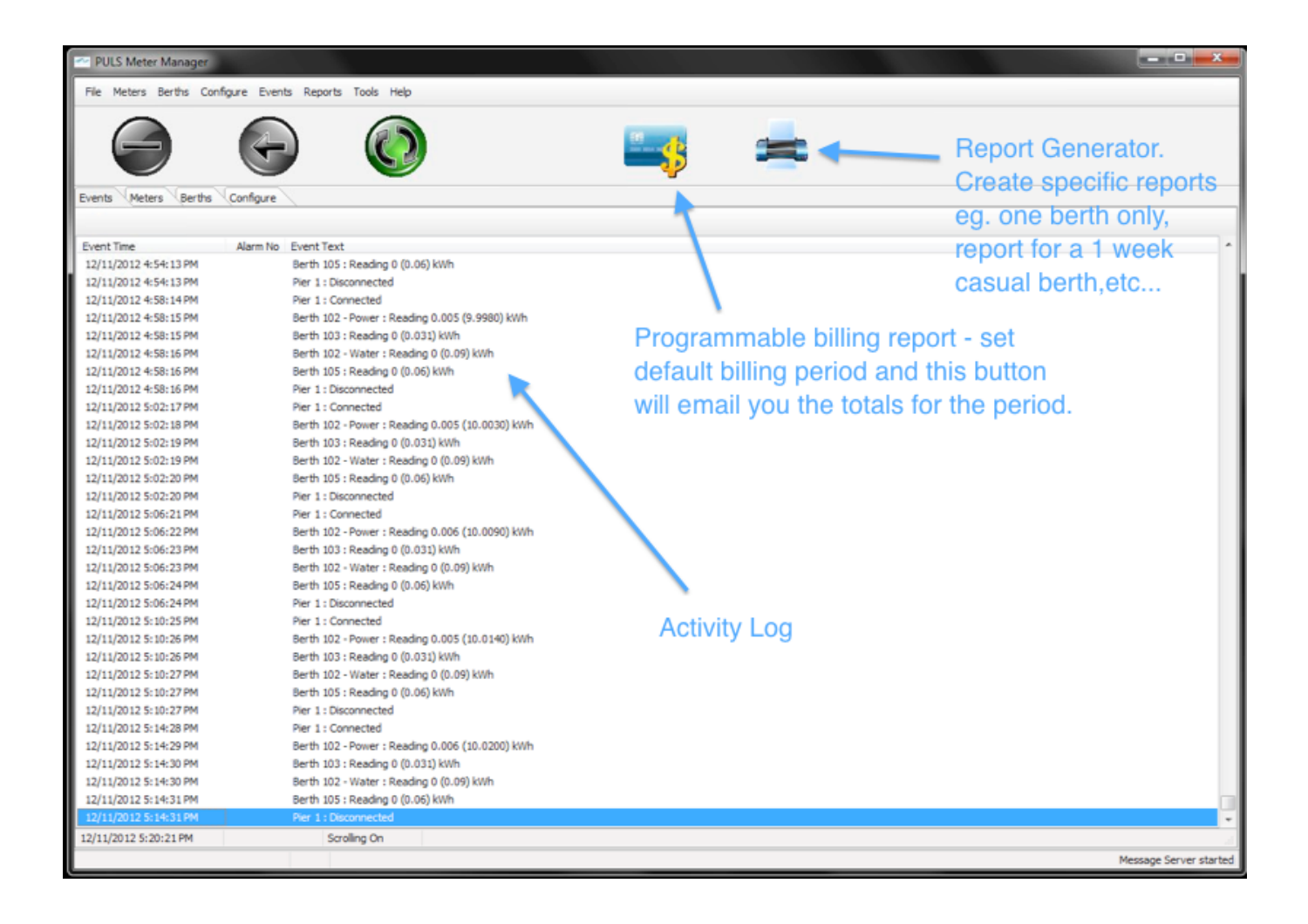|                     |      | Berth Totals 12/10/2012 - 13/11/2012 |            |                    | (programmable)      |
|---------------------|------|--------------------------------------|------------|--------------------|---------------------|
| Berth ID            |      | <b>Berth Name</b>                    | Meter Type | <b>Usage Total</b> | Units               |
| Berth: Not Assigned |      |                                      | Power      | 0.1810             | kWh                 |
| Berth : $\lceil$    | 100] |                                      | Power      | 0.1450             | kWh                 |
| Berth : $\lceil$    | 102] |                                      | Power      | 9.6830             | kWh                 |
| Berth : [           | 103] |                                      | Power      | 0.0000             | kWh                 |
| Berth : $\lceil$    | 103] |                                      | Water      | 0.0000             | kWh                 |
| Berth : $\lceil$    | 104] |                                      | Power      | 0.0000             | kWh                 |
| Berth : [           | 105  |                                      | Power      | 0.0000             | kWh                 |
|                     |      |                                      |            |                    |                     |
|                     |      | Berth Name (programmable)            |            |                    | Total usage for the |
|                     |      |                                      |            |                    | selected period.    |

## Sample Monthly Billing Report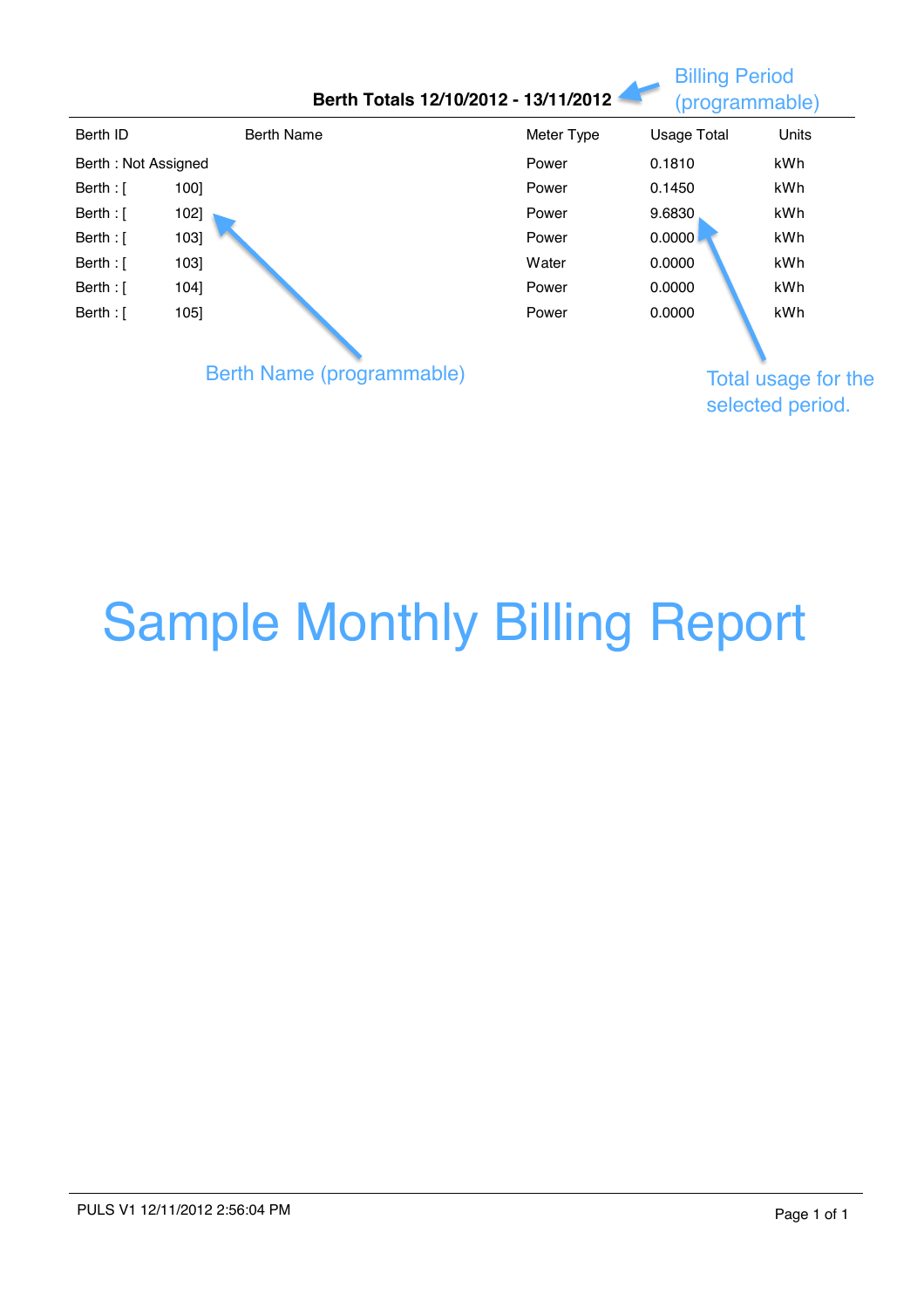